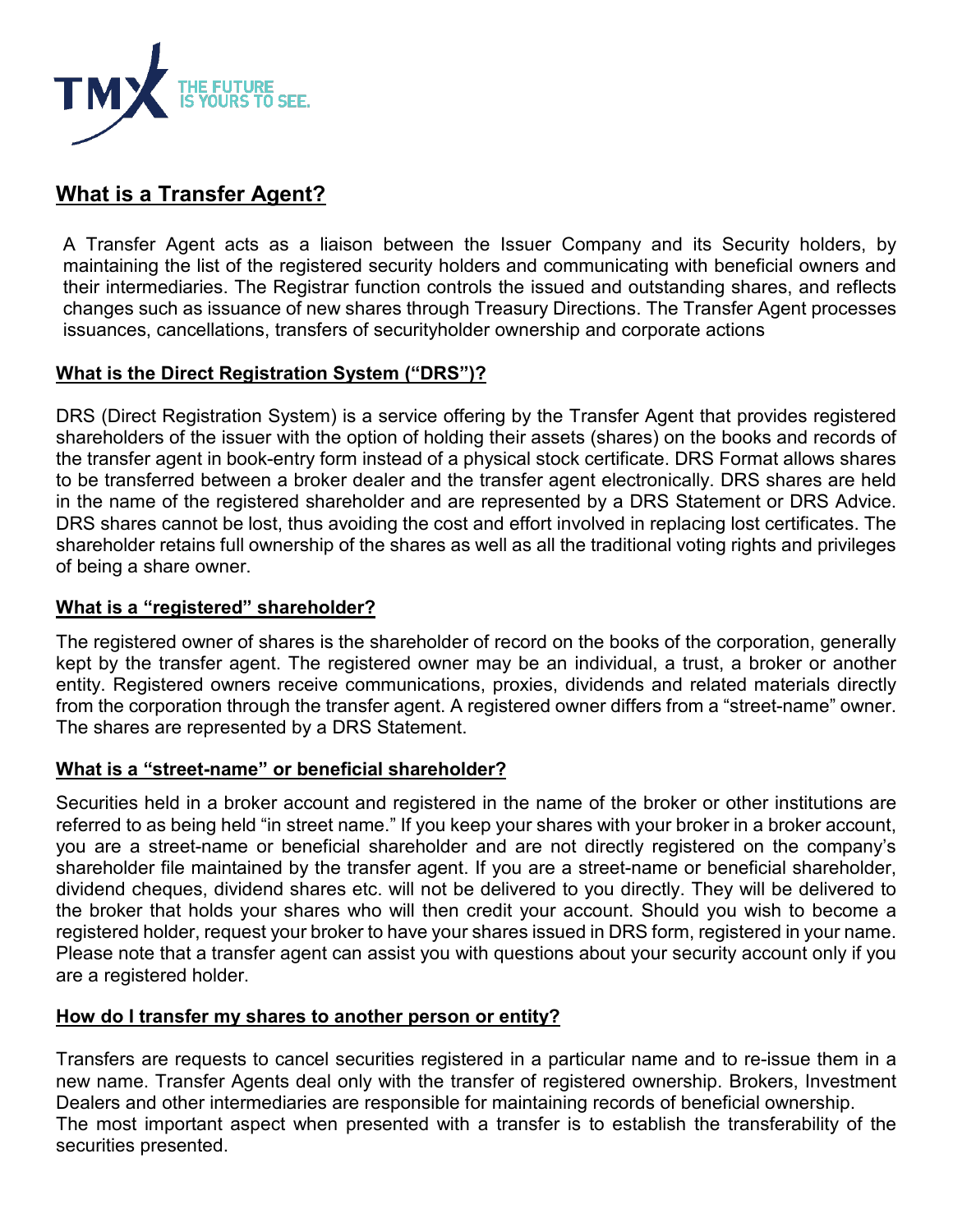For the transfer of registered securities to take place, the securities must be in good order for transfer. Generally, this means:

(a) that the registered owner must have signed an Irrevocable Stock Power of Attorney Securities Transfer Form on a separate form accompanying or on the DRS (Direct Registration Transaction Form); and

(b) the signature must be "Medallion Guaranteed" by a North American bank, broker, investment dealer or other institution under an acceptable STAMP, SEMP, or MSP Medallion Signature Guarantee program, OR "Signature Guaranteed", "Signature and Authority to Sign Guaranteed", or "Endorsement Guaranteed" by one of the three participating Canadian Schedule I banks as detailed in the Securities Transfer Association of Canada ("STAC") Guidelines.

Additional documentation may be required if the securities are registered to a corporation, estate, trust or an entity other than an individual.

To change the ownership of a security, the following are required:

- DRS Statement or advice confirms your share details
- DRS transaction form or a formal signed letter that confirms details of the transfer that includes the name and address of the transferee(s), the number of shares to transfer and the delivery address.
- A fully executed Securities Transfer Form with a Medallion guarantee or a participating Canadian bank guarantee

### **What is a Signature Guarantee and Medallion Guarantee?**

A signature guarantee is a form of authentication, issued by a bank or other [financial institution,](https://www.investopedia.com/terms/f/financialinstitution.asp) which verifies the legitimacy of a signature and the signatory's overall request. This type of guarantee is often used in situations where [financial instruments](https://www.investopedia.com/terms/f/financialinstrument.asp) are being transferred.

In most cases, the [guarantor](https://www.investopedia.com/terms/g/guarantor.asp) accepts all consequences in the event that the signature is fraudulent.

### **Signature Guarantee stamps**

A Signature Guarantee warrants that at the time of signing:

- The signature was genuine;
- The signer was an appropriate person to endorse; and
- The signer had legal capacity to sign

### **Which Canadian bank Signature Guarantees are acceptable?**

Bank of Nova Scotia (Scotia Bank) The Toronto-Dominion Bank (TD Canada Trust) Royal Bank of Canada (RBC Royal Bank)

All other Canadian Schedule 1 Banks were removed from the list at their request. They are all active participants in an acceptable medallion program and transfer agents should not accept their bank guarantees.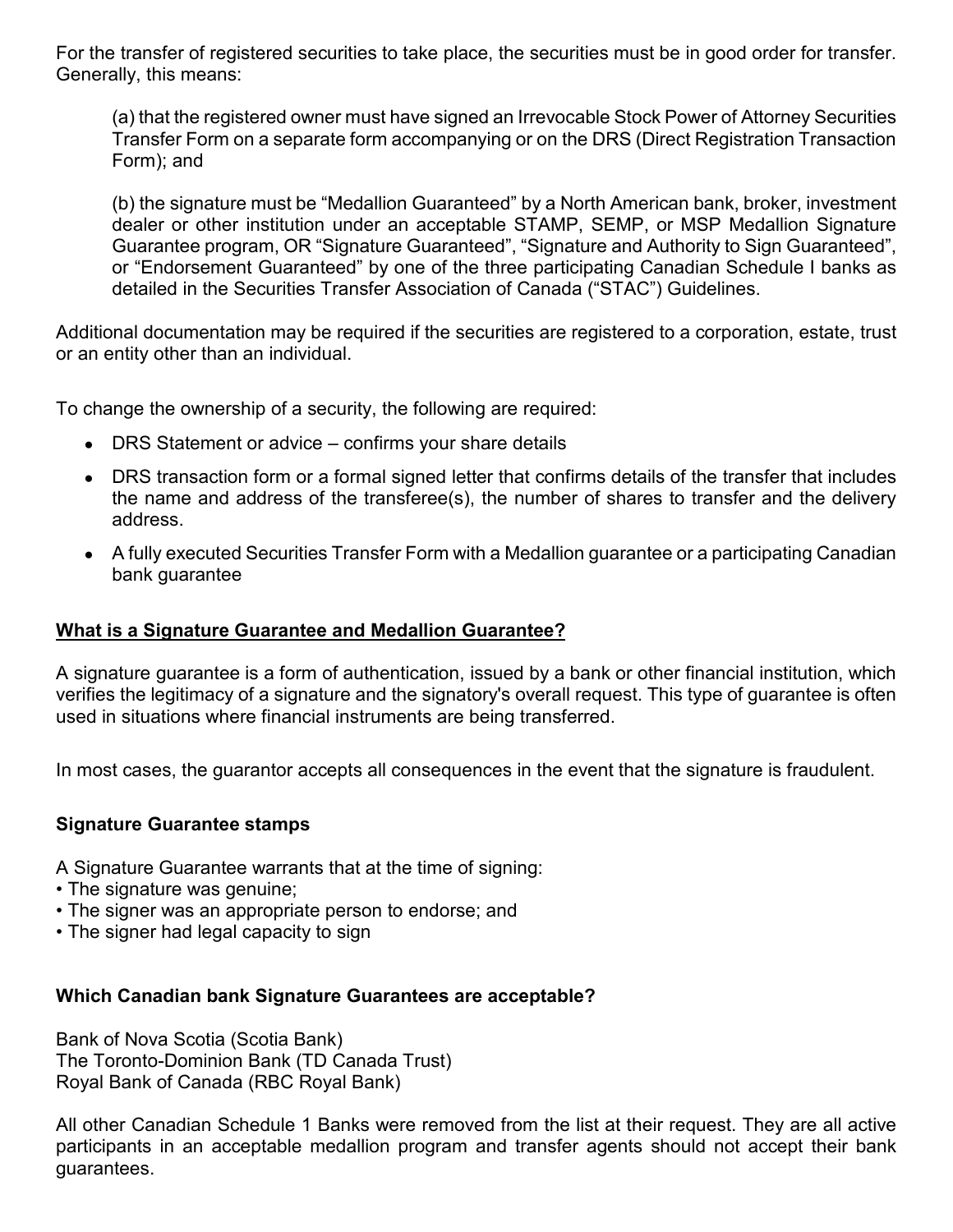The following site can be used to access the Medallion Signature Guarantee Website to locate Canadian Bank Medallion Guarantors: <http://www.msglookup.com/index.html>

#### **Medallion Guarantees**

Canadian brokers and investment dealers use a Medallion Guarantee stamp when guaranteeing signatures on certificates being presented for transfer. The medallion stamp warrants that, at the time of signing:

- the signature was genuine;
- the signer was an appropriate person to endorse; and
- the signer had legal capacity to sign.

All US institutions currently use Medallion stamps issued by the Securities Transfer Agents Medallion Program (STAMP), Stock Exchanges Medallion Program (SEMP) or the New York Stock Exchange Inc., Medallion Signature Program (NYSE MSP).

The following site can be used to access the Medallion Signature Guarantee Website to locate Guarantors - <http://www.msglookup.com/index.html>

#### **Guarantees Outside North America:**

Signature Guarantees affixed by foreign institutions including banks must be over-guaranteed by an acceptable Medallion guarantee from a North American bank, broker, investment dealer or other institution, or acceptable major Canadian Schedule I chartered bank before the Transfer Agent will process the transfer.

Most foreign banks have a Canadian or American affiliate or correspondent that will provide the overguarantee based on the foreign bank initial guarantee of the signature.

For holders located outside North America, present the DRS and/or documents that require a guarantee to a local financial institution that has a corresponding Canadian or American affiliate which is a member of an acceptable Medallion Signature Guarantee Program. The corresponding affiliate will arrange for the signature to be over-guaranteed.

### **How do I transfer my shares to my broker?**

You must contact your broker to confirm their requirements and provide them the required documentation. They will require your DRS account number, so be prepared to provide them a copy of your DRS Statement. The brokerage firm will send the transfer request to TSX Trust once their requirements and the standard transfer requirements are provided. The broker will advise you if a Signature or Medallion Guarantee is required or if they can provide one for you.

#### **If I cannot obtain a Signature or Medallion Guarantee, how can I have my signature guaranteed to complete a transfer?**

TSX Trust Company has arranged with a surety company to provide an alternate to a guarantee in the form of a bond called a Signature Guarantee Bond.

The cost of the bond is dependent on the market value of the shares to be transferred, as follows: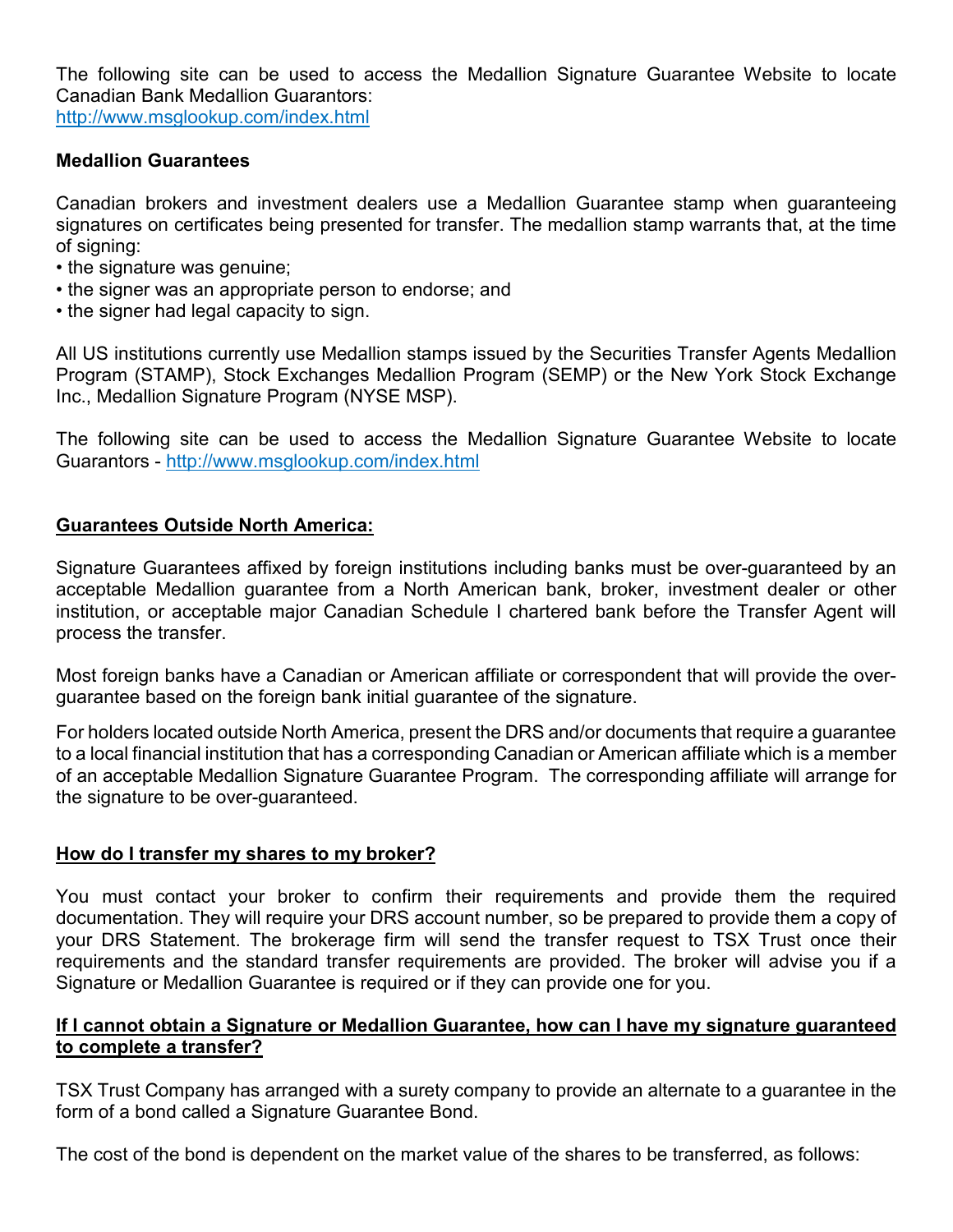There will be a bond application and additional documentation required for bonding purposes. The bond will be issued at the discretion of the surety company.

For more information, please contact TSX Trust:

| Email:                       | sagicor@tsxtrust.com |
|------------------------------|----------------------|
| Toll Free for North America: | 1-833-955-1277       |
| International Calls:         | 1-647-727-0851       |

### **How do I change a registration name due to marriage or divorce?**

This type of name change is considered a legal transfer. If Mary Jones gets married/divorced and changes her name to Mary Smith, the following documents will be required:

- Presentation of the DRS Statement
- A signed letter of instruction requesting the name change and providing the address for the creation of a new account.
- A Securities Transfer Form with the medallion guaranteed endorsement of Mary Smith in the following format:

Mary Smith formerly Mary Jones (by marriage/divorce)

Please note that a copy of the marriage certificate or divorce decree will be required by the financial institution that guarantees your signature.

# **How do I transfer ownership of securities from an estate?**

An estate transfer legally re-registers or transfers ownership of holdings registered in the name of a decedent to their beneficiary.

Generally, the forms required are:

- 1. DRS Statement
- 2. Declaration of Transmission (see form)
- 3. Notarized Copy of Probate\*
- 4. Securities Transfer Form (with the specified Bank or Medallion Guarantee)

\*Non-probated estates will require a waiver of probate bond. TSX Trust is in arrangement with HUB INTERNATIONAL HKMB LTD to help and facilitate the bond process. A representative of HUB/HKMB will contact you to provide instructions and costs of the Waiver of Probate bond.

The forms necessary to accomplish a non-probated estate transfer are:

- 1. DRS Statement
- 2. Waiver of Probate and Agreement of Indemnity Form
- 3. Declaration of Transmission
- 4. Death certificate notarized copy or original
- 5. Last Will and Testament notarized copy or original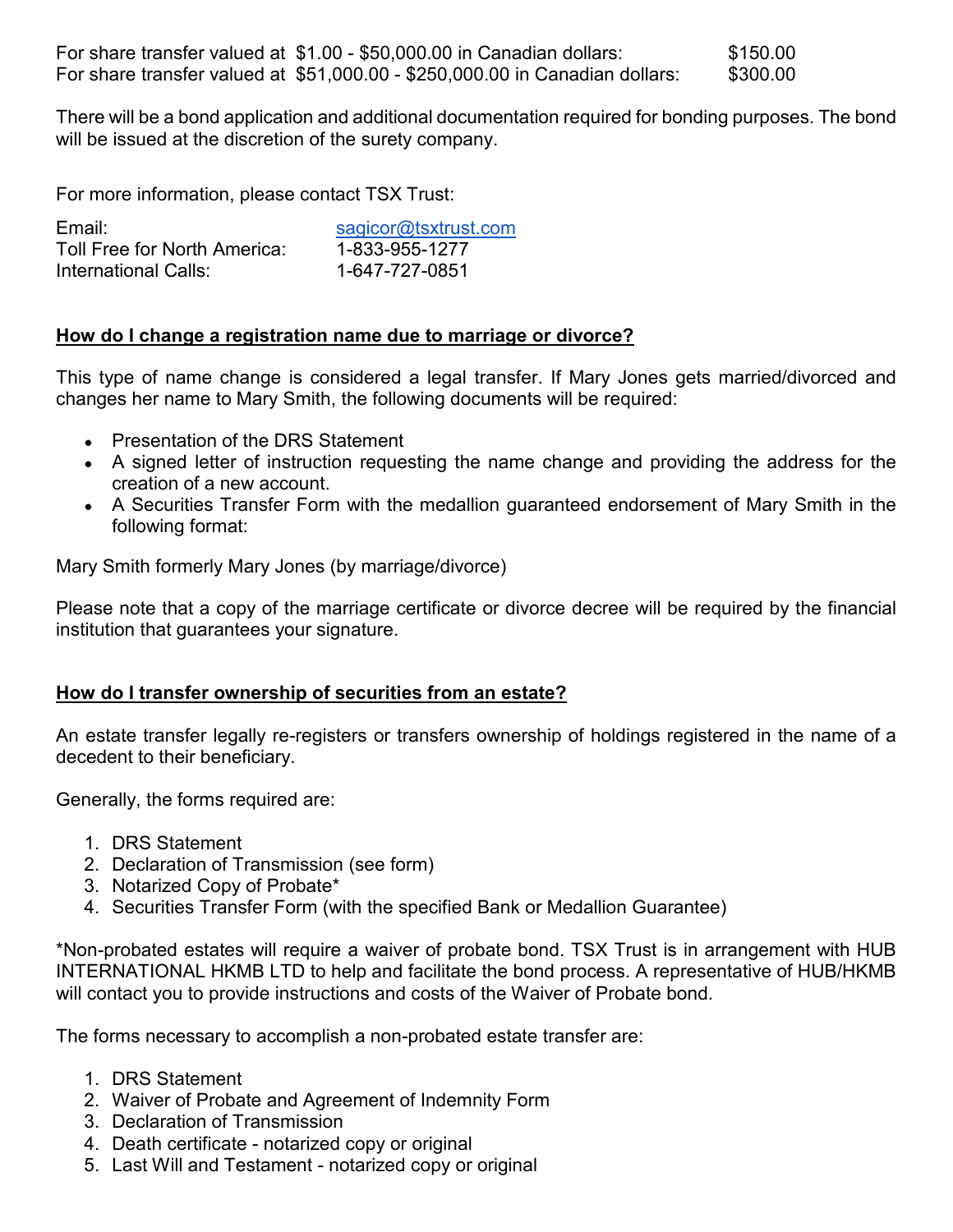- 6. Securities Transfer Form
- 7. Estate Executor Letter providing the reason why the estate was not probated

### **I am ready to submit my transfer request. How do I send the documents for transfer to TSX Trust?**

It is the responsibility of the sender to ensure delivery of the documentation to TSX Trust. We **recommend** that you send all original documentation through your preferred parcel/courier service or a traceable postal service (e.g. registered mail or certified post with tracking and delivery confirmation).

Send all of the **original** documentation to the offices of TSX Trust:

ATTN: STOCK TRANSFER TSX TRUST COMPANY 301 - 100 Adelaide Street West Toronto, ON M5H 4H1

# **How do I sell my shares?**

You must contact a stock brokerage firm to sell your shares on the Stock Market.

TSX Trust as a transfer agent does not conduct the buying/selling or trading of securities. A licensed brokerage or investment firm has the ability to trade securities.

### **If I do not have a relationship with a stock broker that is able to trade on the Toronto Stock Exchange, what are my options?**

Sagicor Asset Management Inc (SAMI) has entered into an agreement with Interactive Brokers (IB), a qualified broker, which will allow SAMI to effect trading on the Toronto Stock Exchange (TSX) for clients who desire to trade shares. SAMI will continue to assist clients in opening an account (individual or institution), including the ongoing maintenance of such trading accounts.

SAMI will be able to:

- Assist shareholders to open client accounts for trading.
- Trading on behalf of shareholders on the TSX.
- Assist shareholders who have a brokerage account with SAMI, to update Address and Name changes.
- Initiate or give instructions to wire funds from broker account to a client's bank account.
- Collection of forms and supporting documentation on behalf of IB.
- Assist with any queries within its purview that may arise from time to time as it relates to trading.

For further information, please contact SAMI at 1-246-467-7616 or 1-800-744-7707

# **What is CDS?**

The Canadian Depository for Securities. When a shareholder deposits their shares into their broker account, they become a beneficial shareholder. The registered shareholder on the issuers register becomes CDS & CO. CDS is a centralized depository service and electronic clearing and settlement system that settles trades on Canada's exchanges and over-the-counter markets.

### **What is the online portal Investor Insite?**